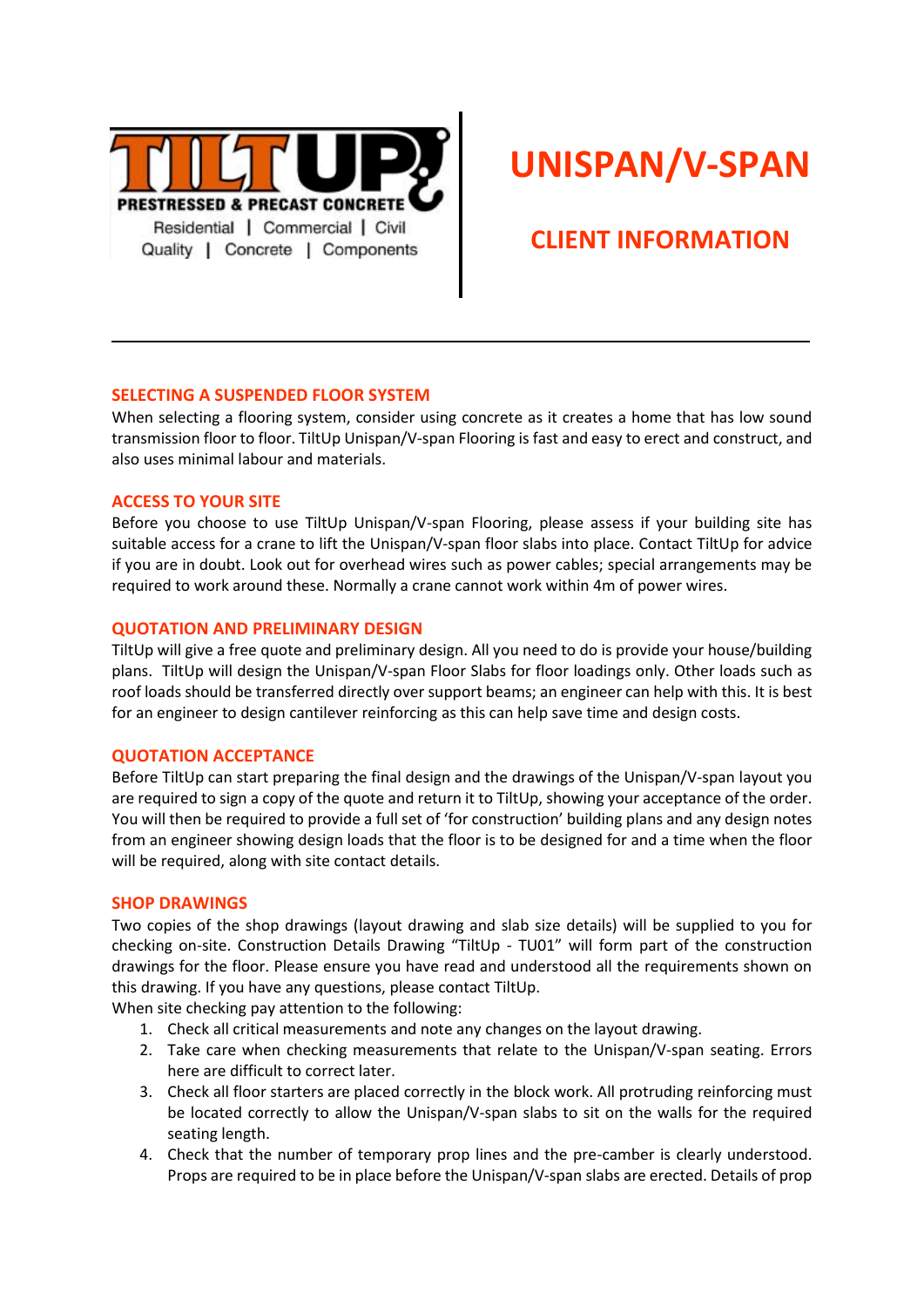lines and pre-cambers are shown on TiltUp drawings. Pre-camber can taper off at the ends of prop lines to meet with wall levels.

- 5. Check that all cut outs and openings in the Unispan/V-span slabs are correct. Large openings such as for laundry chutes are best cast into the Unispan/V-span. Smaller diameter holes for electrical and plumbing services are best core drilled on site when the floor slabs are in place. Small holes are best drilled from the underside to prevent spalling.
- 6. After your site check, sign and return the drawing to TiltUp to allow manufacture to begin and agree a date for delivery (and erection if applicable).

#### **PLACING UNISPAN/V-SPAN**

TiltUp can undertake the erection by supplying a crane, staff and equipment. You will need an "inplace" quotation for this. This should be discussed with TiltUp prior to finalizing your order. If you choose to erect the floor units you will require the appropriate tools: pinch bars, cold chisel, cutting saw a measuring tape, mortar for seating (if required) and staff to assist during the unloading and placing of the slabs.

#### **SITE CHECK PRIOR TO PLACEMENT**

Prior to placing the Unispan/V-span, before the crane arrives check that:

- 1. Props are in place and pre-camber is set up. Provide good load spread to props on firm subsoil to prevent prop pre-camber settlement due to the construction loads of Unispan/V-span slabs. Plus topping and any other construction dead or live loads.
- 2. Tools are available.
- 3. The slabs have been ordered in the sequence required to make the placing easy.
- 4. Access is available for trucks and crane.
- 5. Note the position of any overhead power and telephone cables. These may have been overlooked when assessing the site earlier for crane suitability.
- 6. Check the top of the block work; if this is uneven, plastic mortar seating will be required.
- 7. Slabs that have the same identification mark are interchangeable. If they are the same size and have a different mark they may not be interchangeable. To check, count the number of prestressing strands showing at the ends of the slab. A different number means that they are not interchangeable.

#### **TOPPING AND REINFORCING**

Pay attention to the Construction Details Drawing "TiltUp - TU01". Prior to pouring the concrete topping check:

- 1. Cover to reinforcing especially for cantilever bars- as per an engineer's details
- 2. Bar number and size
- 3. Mesh size as shown on the project engineering drawings
- 4. Top cover to the mesh shown on Construction Details Drawing "TiltUp TU01"
- 5. The concrete ordered is the correct strength. This will be a minimum of 25Mpa at 28 days unless otherwise noted on the drawings

#### **CURING THE TOPPING**

To ensure a durable floor wet cure the topping concrete for a minimum of 7 days or use other approved curing methods. It is best to follow your concrete supplier's recommendations.

#### **FURTHER TECHNICAL INFORMATION**

TiltUp has qualified, experienced staff available to discuss design details with you.